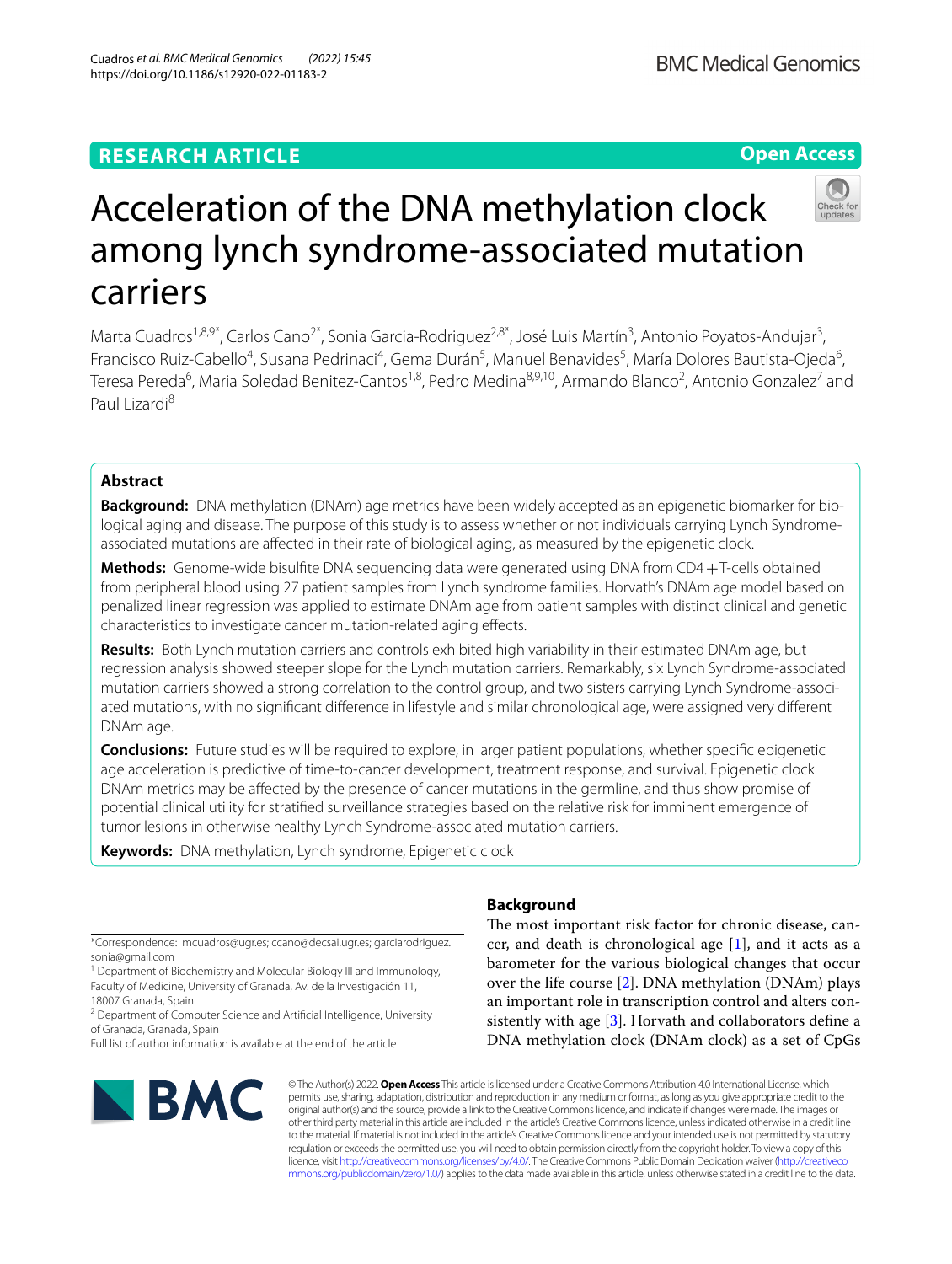whose methylation status is used with a regression algorithm to estimate the biological age of a DNA sample obtained from an individual [[4\]](#page-6-3). Current views regarding the signifcance of epigenetic clock metrics suggest that DNAm clocks capture aging-related epigenetic modifcations that are widespread and indicative of genomic, cell biology, and tissue changes that occur throughout life. These molecular changes could lead to a more precise and high-resolution knowledge of age-related disease and physiology, according to a recent review by Bell et al., 2019 [[5\]](#page-6-4). Patients with HIV infection and Down syndrome have been found to have accelerated DNAm aging [[3\]](#page-6-2). In addition, a large body of literature has identifed DNAm as one of the key mechanisms underlying the association between aging and cancer  $[6, 7]$  $[6, 7]$  $[6, 7]$  $[6, 7]$ , showing epigenetic age acceleration might represent an early event in the development of cancerous cells and could be utilized to predict cancer risk and cancer incidence  $[8]$  $[8]$ .

Several DNAm clocks have been proposed in the literature  $[4, 5]$  $[4, 5]$  $[4, 5]$ . These predictors are trained on data from diferent platforms and tissues, hence some variability between their predictions has been reported  $[5]$  $[5]$  $[5]$ . The clock reported by Hannum et al. [[9\]](#page-6-8) relied on 71 CpGs from the Illumina 450 K array, using DNA obtained from human peripheral blood samples. Horvath et al. proposed a "pan-tissue" DNAm clock [[10\]](#page-6-9) comprised of a subset of 353 CpGs present in the Illumina 27 k array. Recently, DNAm clocks have been proposed that are trained on age-related and disease phenotypes, such as the "PhenoAge" DNA methylation clock [[4\]](#page-6-3) or the "Grim Age" clock [[11\]](#page-6-10). While these clocks lead to a stronger prediction on lifespan and healthspan, they are not solely based on methylation signals but require more information such as age-related biochemical measures or smoking related habits [[11\]](#page-6-10).

Hereditary nonpolyposis colorectal cancer (HNPCC), also known as Lynch syndrome, represents around 5% of colorectal cancers (CRC) and, it is transmitted in an autosomal dominant manner. Carriers of the diferent Lynch Syndrome-associated mutations in DNA mismatch repair (MMR) genes (*MLH1*, *MSH2*, *MSH6*, and *PMS2* [\[12](#page-6-11)]) have a significantly higher risk of developing colorectal cancer in frst-degree. Moreover, these patients also have a higher risk of developing other tumor types, as endometrial adenocarcinoma, afecting at least to one female relative in 50% of Lynch syndrome pedigrees, stomach, small intestine, liver, biliary tract, brain, and ovary cancers, as well as transition cell carcinoma in ureters and renal pelvis. The average age of CRC detection in carriers of any of these mutations is in the mid 40 s to early 50 s, in contrast to the 60 years average age of onset for other sporadic CRC patients [\[13](#page-6-12)].

Colonoscopic and gynecological monitoring is recommended for patients with a germinal mutation in MMR genes [\[14](#page-6-13), [15\]](#page-6-14). Healthy carriers of Lynch Syndrome-associated mutations are subject to a psychological burden by the knowledge that a cancer lesion is likely to emerge at any time. Physicians monitoring the health of these individuals need reliable metrics of imminent cancer risk to be able to prioritize care for the most severely afected individuals. Here we show data suggesting that DNA methylation metrics in general, and the epigenetic clock in particular, may be of utility in monitoring imminent cancer risk in healthy carriers of Lynch Syndrome-associated mutations.

### **Methods**

#### **Patients**

18 Lynch syndrome patients without tumor and nine healthy relatives from 13 diferent families (shown in

<span id="page-1-0"></span>**Table 1** Sample ID, sex, Lynch-associated mutation and age at diagnosis for the 27 participants of the 13 diferent families involved in the study

| Sample          | Sex    | <b>Mutation</b>  | Age at<br>diagnosis | Family       |
|-----------------|--------|------------------|---------------------|--------------|
| HC1             | Female | Negative         | 24                  | Fam1 (MSH6)  |
| HC <sub>2</sub> | Male   | MSH <sub>6</sub> | 21                  |              |
| HC3             | Female | MSH6             | 51                  | Fam2 (MSH6)  |
| HC4             | Female | MSH <sub>6</sub> | 52                  |              |
| HC5             | Female | Negative         | 57                  |              |
| HC7             | Female | Negative         | 50                  |              |
| HC8             | Male   | MSH6             | 40                  | Fam3 (MSH6)  |
| HC9             | Female | MSH <sub>6</sub> | 38                  |              |
| <b>HC11</b>     | Male   | MLH1             | 43                  | Fam4 (MLH1)  |
| VN1             | Female | MSH <sub>6</sub> | 36                  | Fam5 (MSH6)  |
| VN <sub>2</sub> | Male   | MSH <sub>6</sub> | 40                  |              |
| VN <sub>3</sub> | Female | Negative         | 30                  |              |
| VN <sub>4</sub> | Male   | Negative         | 39                  |              |
| <b>VN10</b>     | Female | MSH <sub>6</sub> | 41                  |              |
| VN <sub>6</sub> | Female | MLH1             | 34                  | Fam6 (MLH1)  |
| VN8             | Female | Negative         | 33                  |              |
| VN9             | Female | Negative         | 28                  |              |
| VN7             | Male   | PMS <sub>2</sub> | 29                  | Fam7 (PMS2)  |
| M2              | Female | Negative         | 64                  | Fam8         |
| M <sub>3</sub>  | Male   | MSH <sub>2</sub> | 55                  | Fam9 (MSH2)  |
| M6              | Female | Negative         | 34                  | Fam10 (MCH1) |
| M7              | Male   | MCH <sub>1</sub> | 30                  |              |
| M8              | Male   | MLH1             | 42                  | Fam11 (MLH1) |
| M9              | Female | MLH1             | 44                  |              |
| M10             | Male   | MLH1             | 37                  | Fam12 (MLH1) |
| M11             | Female | MLH1             | 32                  |              |
| M12             | Female | MSH <sub>2</sub> | 44                  | Fam13 (MSH2) |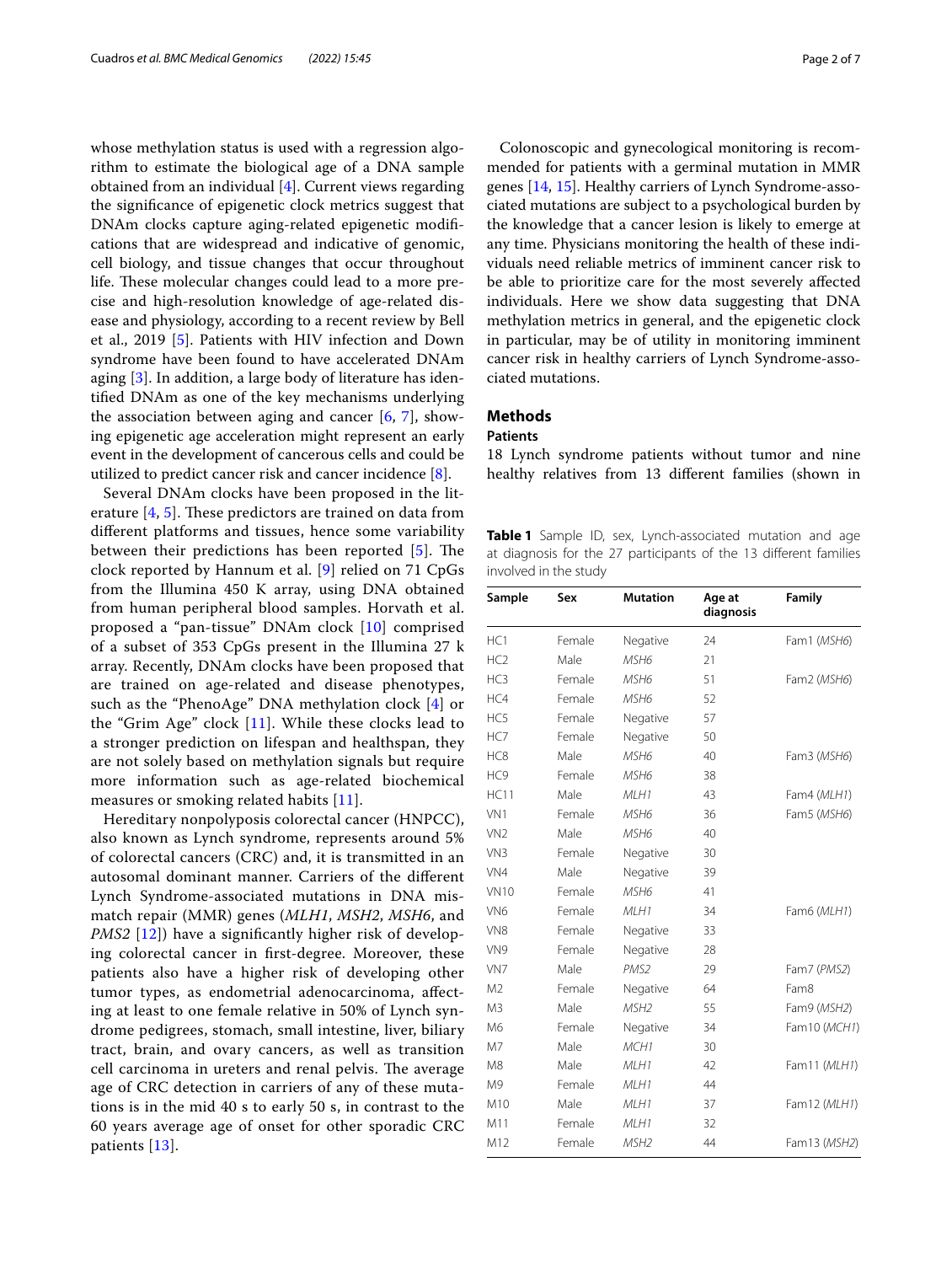

<span id="page-2-0"></span>Table [1](#page-1-0)) provide peripheral blood samples for isolation of CD4+cells. All patients with documented mutations in our study are members of large "Lynch family" cohorts. In each of these Lynch families known relatives have died from CRC caused by Lynch syndrome-associated mutations. The CRC tumors in affected family members contained germline mutations and displayed microsatellite instability, indicating that the Lynch syndrome-associated mutations are pathogenic. Samples were obtained from the Hospital Universitario San Cecilio (Granada, Spain), Hospital Virgen de las Nieves (Granada, Spain) and Hospital Regional Universitario Carlos Haya (Málaga, Spain). Participants provided written consent in accordance with the procedures of the Declaration of Helsinki and the institutional and national guidelines.

#### **Library synthesis**

Peripheral blood mononuclear cells were obtained from patient blood samples by ficoll-hypaque (GE Healthcare) gradient. Dynabeads® CD4 Positive Isolation Kit (Thermo Fisher Scientific, MA, USA) was used to separate  $CD4 + cells$ . Genomic DNA was isolated from CD4+cells using DNeasy Mini Kit (Qiagen, Carlsbad, CA). All protocols were made according to

manufacturer's procedures. Libraries were generated using the SureSelectXT Human Methyl-Seq (Agilent) Targeted Enrichment Kit (Agilent Technologies, Santa Clara, CA). Combining the SureSelectXT system and bisulfte conversion, studying 80 Mb and covering over 3.7 million CpGs. Samples were processed following the recommended Methyl‐Seq protocol Version B, January 2013. The samples target sequences were bisulfite converted using the EZ DNA Methylation‐Gold kit (Zymo Research) as described in the Methyl‐Seq protocol.

#### **DNA methylome sequencing**

Indexed and pooled libraries were sent to the CNAG-CRG Sequencing Unit in Barcelona, Spain for DNA sequencing. Sequencing was performed on the Illumina HiSeq2000 instrument (100 bp paired-end reads, 40 million reads per sample, representing 50X to 80X coverage). The sequencing reads were processed at CNAG-CGR in Barcelona and provided to us as fastq fles.

#### **Computational analysis of methylation data**

The computational analysis of the data is depicted in Fig. [1](#page-2-0). First, the raw reads underwent a quality control analysis with FastQC ([https://github.com/s-andrews/](https://github.com/s-andrews/FastQC)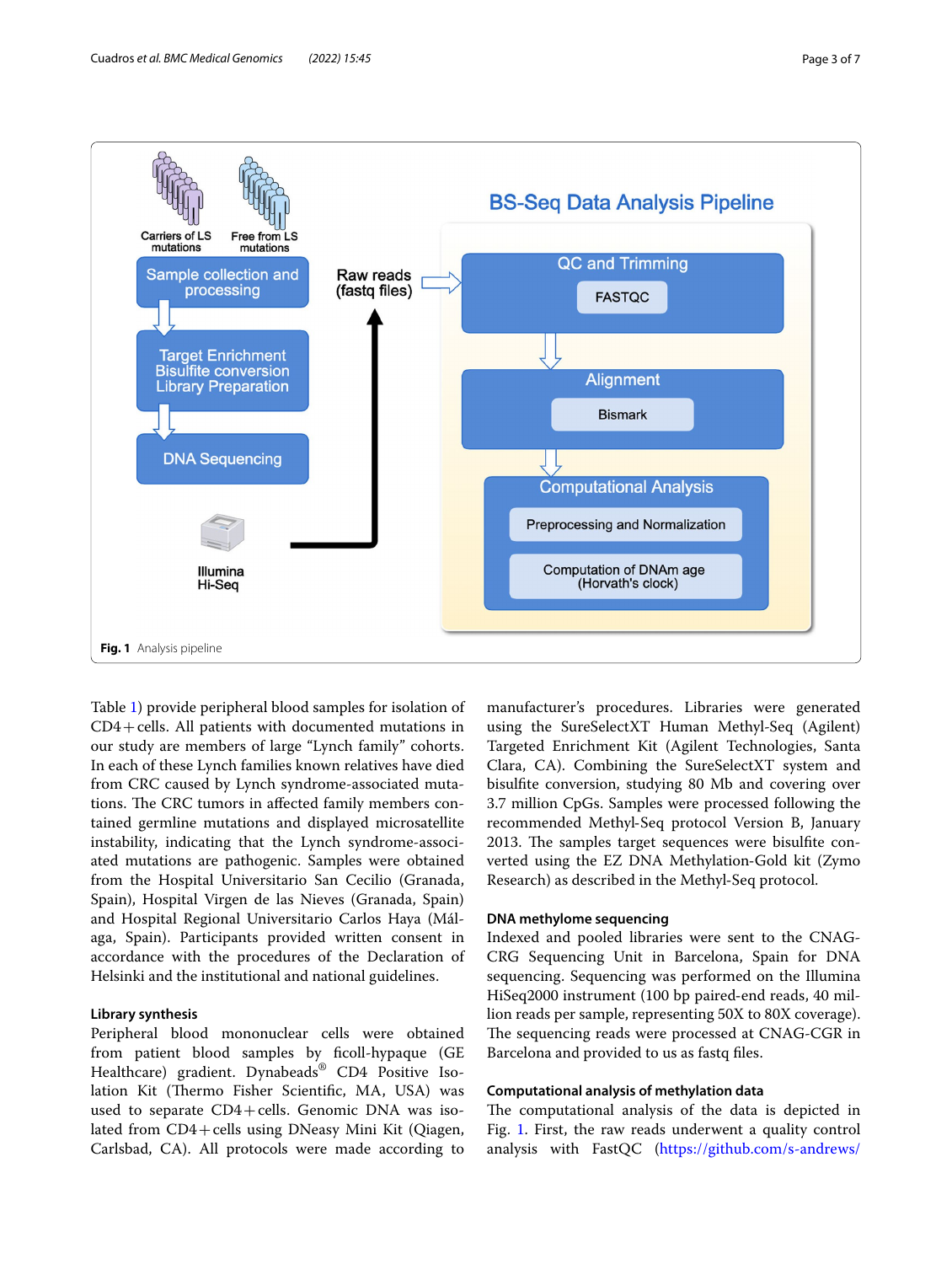[FastQC](https://github.com/s-andrews/FastQC)). Second, we used Bismark [\[16](#page-6-15)] for BS-Seq alignment and computing the methylation ratios for all the CpG sites in the Agilent SureSelectMethylKit. Results of the alignment showed an average coverage of 61X (std  $\pm$  25) for the different samples. Horvath's methylation age computation is based on the methylation beta values of 353 CpGs included in the Illumina450K arrays [[4\]](#page-6-3). This estimation is computed as a linear combination of the beta values of these 353 CpGs using the coefficients for each CpG provided by the authors. After mapping these coordinates from Genome build 36 to Genome build 37 and use samtools to intersect Agilent SureSelectMethyl-Kit target CpG sites with Horvath's methylation age signature, we got a total of 317 CpG coordinates. Therefore, 36 CpGs from Horvaths' methylation age signature could not be considered. With the remaining 317 CpGs methylation values, we computed Horvath's methylation age using the R code distributed by the authors  $[4]$  $[4]$ .

A linear regression was carried out separately for Lynch and Control samples using the values of age and estimated methylation with function  $\text{Im in } R$  [[17\]](#page-6-16).

#### **Results**

In the present study, we compiled peripheral blood DNA methylation data, generated using target enrichment and bisulfte DNA sequencing. Target enrichment was performed using the Methyl-Seq Analysis Platform (Agilent kit, see Methods). The study cohort consisted of 18 subjects who had previously confrmed clinical and molecular diagnoses of Lynch syndrome (caused by germline mutation in one of the MMR genes, *MLH1*, *MSH2*, *MSH6*, or *PMS2*), and 9 family relatives without the mutation. All patients were healthy and had no clinical evidence of Lynch syndrome associated tumors at the date of peripheral blood extraction (Table [1\)](#page-1-0).

For the 27 samples, we computed the DNAm clock by Horvath et al.  $[4]$  $[4]$  and compared the obtained methylation age (mAge) to the chronological age. The correlation between mAge and Age (Fig. [2\)](#page-4-0) was higher for the Lynch Syndrome-associated mutation carriers group (Multiple  $\mathbb{R}^2$  0.27, *p* value=0.026) than for the control group (Multiple  $\mathbb{R}^2$  0.23, *p* value = 0.182). Both groups exhibited high variability in their estimated mAge.  $\mathbb{R}^2$  values are below 30%, indicating that more variables are needed (apart from chronological age) to explain the variance of mAge. However, there are some striking cases which draw our attention in these preliminary results. One of these examples are samples HC3 and HC4, members of the same family (sisters). HC3, a carrier of a Lynch Syndrome-associated mutation does not correlate with the regression line for Lynch syndrome-associated mutation carriers, but with the regression line for control cases. The computed DNAm age for HC3 was 33% lower than

the corresponding chronological age (DNAm age of 33.75 and chronological age of 51). This result is surprising, since HC4 is only 1 year older than HC3 (52 years old, at the date of the study). It is unfortunate that we do not have potentially relevant clinical data for each patient regarding diferences in lifestyle (cigarette smoking, oral contraceptives, etc.). Regarding relevant clinical variables afecting the two sisters we do know the time of the endocrine disruption produced by hysterectomy. While HC3 was hysterectomized 5 years before the date of the study, HC4 was hysterectomized 20 years earlier, with a potential infuence of time of surgery on epigenetic age. It is also striking that six cases which are carriers of Lynch syndrome-associated mutations (M10, HC8, VN2, VN10, M9, and HC3) have DNAm metrics that fall within the 95% confdence interval for the regression line of the nine "normal" cases that are not mutation carriers. One possible interpretation that could explain the "normal" DNAm metrics of these six cases is that in these individuals the loss of the remaining functional allele in somatic cells of the colon epithelium has not yet occurred, and microsatellite instability is not yet prevalent in epithelial cells. To further evaluate this possible interpretation, we note that among these six individuals, four are carriers of the *MSH6* mutation, for which the time of onset of CRC is known to be delayed by approximately nine years, compared to *MLH1* and *MSH2* mutation carriers [[18\]](#page-6-17). The other two cases are carriers of the *MLH1* mutation, and are 37 and 44 years old, respectively. The data in the Ryan et al. study [\[18\]](#page-6-17) showed that approximately 50% of *MLH1* mutation carriers develop CRC tumors after the age of 46, therefore it is possible that DNAm metrics for these two individuals refect their excellent health status, mediated by a delay in the onset of mismatch repair defects and microsatellite instability. In Fig. [3](#page-5-0) we show a modifed DNAm scatter plot of all 27 cases, in which we have excluded the six mutation-carrying outliers (highlighted in green) from the linear regression analysis of the Lynch mutation carriers. The slope of the regression line for the 12 remaining mutation carriers (highlighted in red) is now steeper, possibly refecting the deteriorating health status and acceleration of the epigenetic clock in the subset of mutation carriers for whom microsatellite instability and a high mutational burden are already prevalent in colonic tissues.

#### **Discussion**

The data obtained in this study shows that the majority of individuals carrying Lynch syndrome-associated mutations display an acceleration of the epigenetic clock, as defned by the Horvath CpG methylation metrics. However, six out of 18 individuals with genetically documented mutations did not show acceleration of the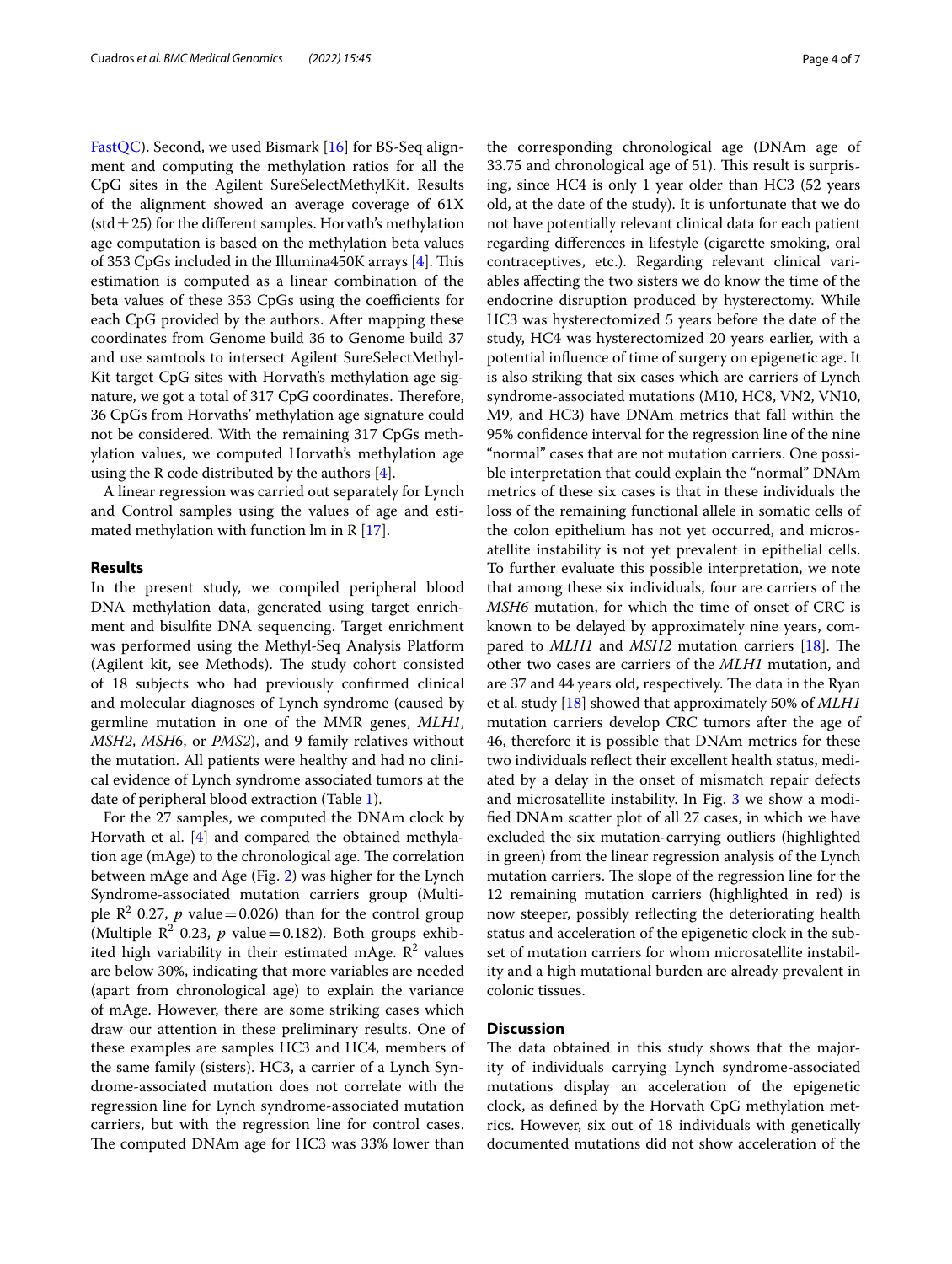

<span id="page-4-0"></span>epigenetic clock, suggesting that for these cases there has been a delay in the onset of the Lynch syndrome disease process.

Physicians monitoring the health of individuals known to be carriers of Lynch mutations need reliable metrics of relative cancer risk to be able to assess and prioritize care according to the likelihood of the imminent appearance of a cancer lesion. Here we show data indicating that DNA methylation metrics may be able to stratify carriers and non-carriers on the basis of the rate of biological aging as defned by the epigenetic clock. With follow-up studies involving a larger number of subjects, it may be possible to refne these biomarkers of the biological aging process, so they can be of utility in monitoring imminent cancer risk in healthy carriers of Lynch Syndrome-associated mutations. When fully developed, these DNAm biomarkers could be of potential clinical utility for stratifed surveillance strategies that will facilitate cancer prevention in Lynch syndrome patients. Prospective studies, where the biological age based on the epigenetic clock is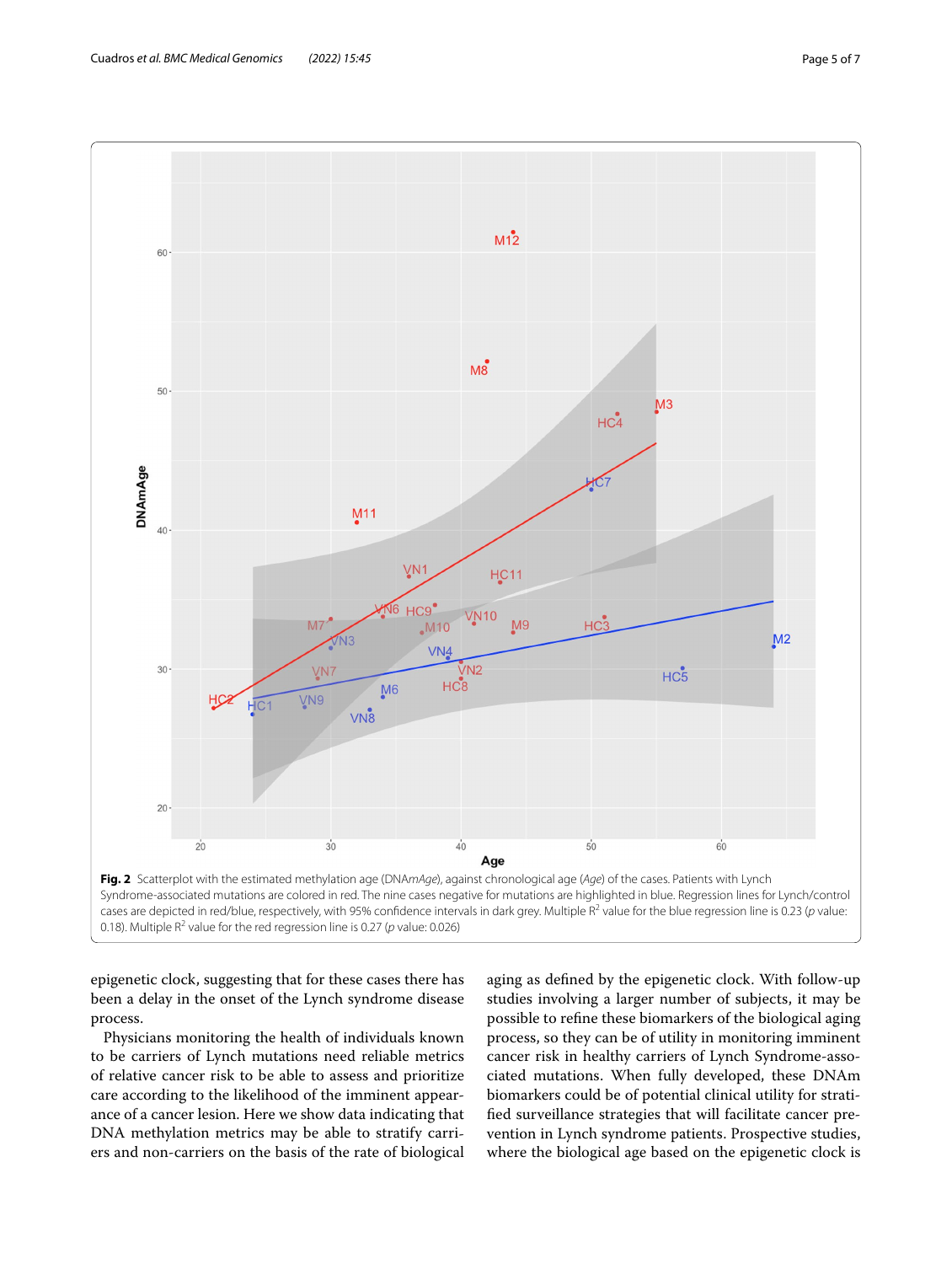

<span id="page-5-0"></span>measured every year until cancers actually appear in certain individuals have potential to reveal additional correlations or insights, such as the possibility of accelerated biological aging just before the time of tumor emergence.

We note that our study has certain limitations relating to statistical signifcance, due to the small sample size of the patient population. In addition, the clinical annotation of the subjects who participated in the study sufers

from lack of data relating to nutrition habits and lifestyle choices, such as contraceptives, alcohol consumption, smoking, etc. These limitations could be addressed by performing studies with larger numbers of Lynch syndrome patients, and also by collecting samples from the same individuals every year in order to generate longitudinal data sets.